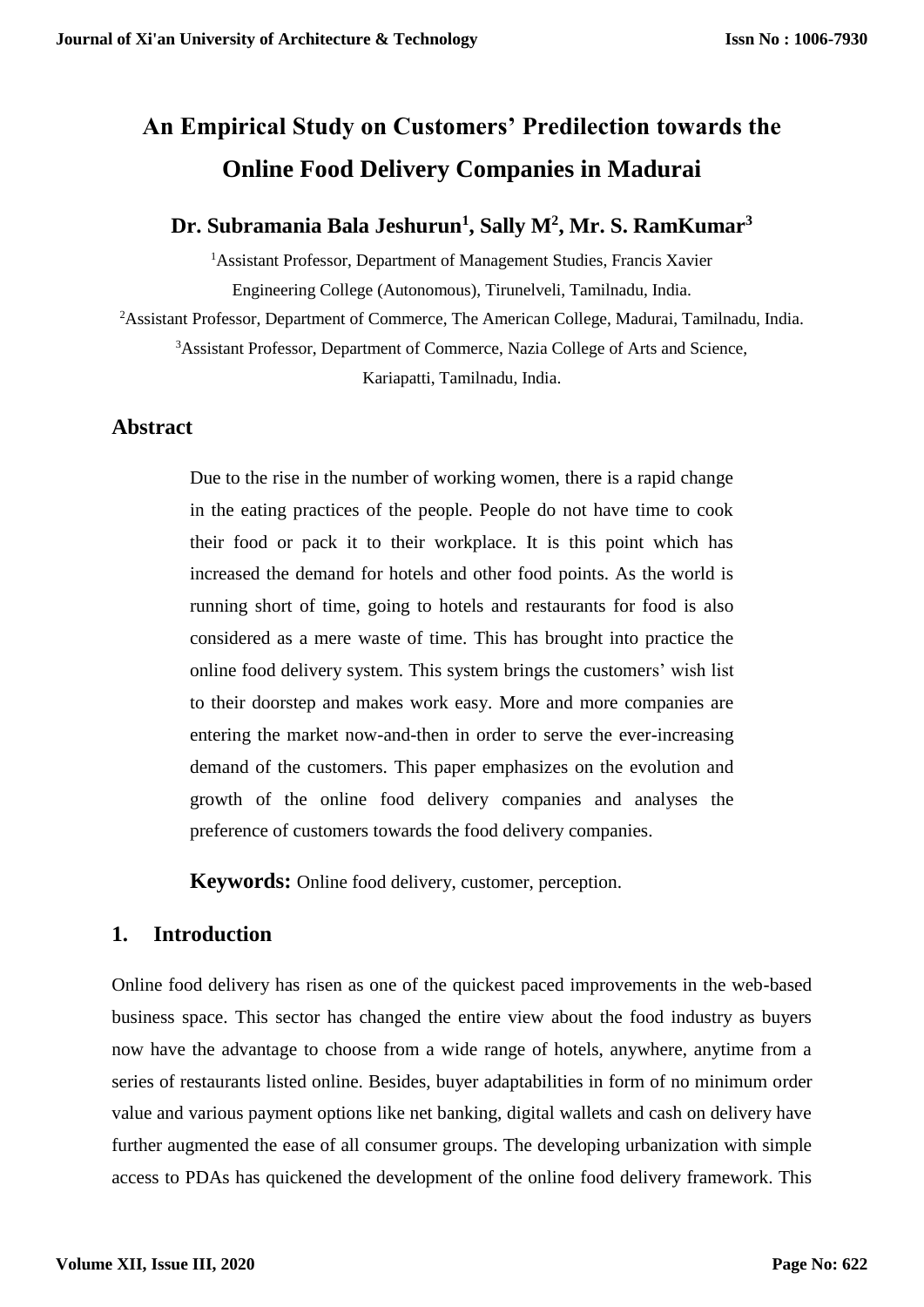paper gives an outline of the factors driving the growth of online food delivery companies in India, the current competition and how this affects the traditional hotel business in India.

#### **Evolution of Online Food Delivery Industry in India**

The online food delivery system was traditionally confined to restaurants, enabling customers to order food online through their websites. This changed with the emergence of the concept of the 'aggregator business model', wherein the business player provides a 'single' online window, facilitating the customers to order food online from a wide assortment of restaurants registered on the website. The aggregator gathers a fixed edge of the order paid by the restaurant and, in return, performs the actual delivery of food itself. Though the business system of the food delivery industry then quickly progressed to a stage, wherein aggregators provide the delivery of food, thus causing the disturbance in the market. The focus changed exclusively from technology to logistics also, which operates as the chief cost drivers for the industry.

#### **Growth of Online Food Delivery Industry in India**

Zomato is the chief in the online food delivery industry with sales proceeds of roughly INR 3.33 billion, followed by Swiggy at INR 1.33 billion and Foodpanda at INR 0.62 billion, by 2017. The prime cause for the high income of Zomato is the number of listed hotels, which stands at  $\sim$  50,000. This is followed by Swiggy at  $\sim$  35,000, Foodpanda and Uber Eats at ~15,000 and ~12,000 respectively. Though Uber Eats has just entered the market a couple of years ago in the country, it is running with a growth rate of almost 50% on a monthly basis and has ordered almost getting doubled in the last 3 months.

#### **2. Review of Literature**

Suryadev Singh Rathore, MahikChaudhary "Consumer's Perception on Online Food Ordering."(2018): The study shows that recent improvement of the Internet has increased the e-commerce industries in a country like India. Though consumers continue to visit hotels for food, consumers feel very convenient to order food online as it reduces the need for them to visit the restaurants.

H.S. Sethu & BhavyaSaini "Customer Perception and Satisfaction on Ordering Food". (2016): The study revealed that the online food delivering systems being used by 100 percent of the respondents, and the purchasing decisions were mainly controlled by the views of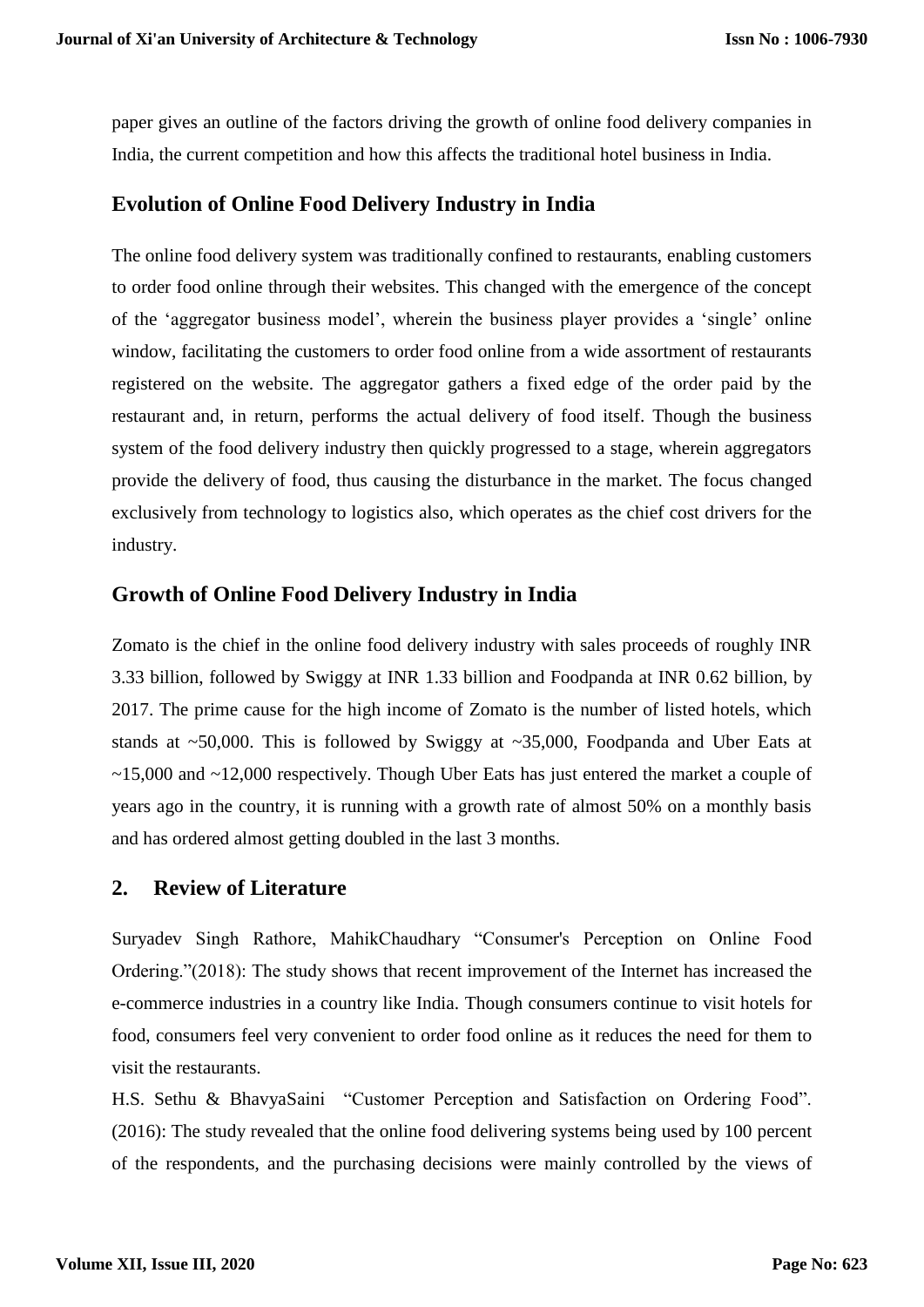friends and family and online customer reviews. The study shows that the opinions of the existing customers and discussions in online forums decide the success of web-based food shopping.

## **3. Objectives of the Study**

- 1. To analyze the origin and growth of the online food ordering system.
- 2. To find out the preference of the customers in online food delivery companies.
- 3. To offer suggestions based on findings.

# **4. Methodology**

This study is mainly based on the primary data collected from the customers who order online food through a well-designed questionnaire and secondary data was collected from various sources like textbooks, reference books and journals and the internet. This study analyses the customers' predilection among the people in Madurai District. All the questions were followed by alternative answers. The respondents are asked to put a tick mark on the prepared answers. 250 questionnaires were distributed nearly 225 completed questionnaires were collected for analysis.

The collected data are then classified and tabulated and according to the objectives and hypothesis stated. The sample size taken for this study is 225. The sampling design adopted for the study is Convenience sampling. The questionnaire was prepared to obtain the required primary data. The data collected through the questionnaire was transferred to a master table from which various tables were prepared from further analysis. The secondary data was collected from the internet.

## **Framework of Analysis**

To analyze the primary data, the researcher has used the following tools:

Percentage analysis, Pie-chart, One-way Anova

# **Hypothesis**

1. There is no significant relationship between the gender of the respondents and the Online Food delivery App preferred by them.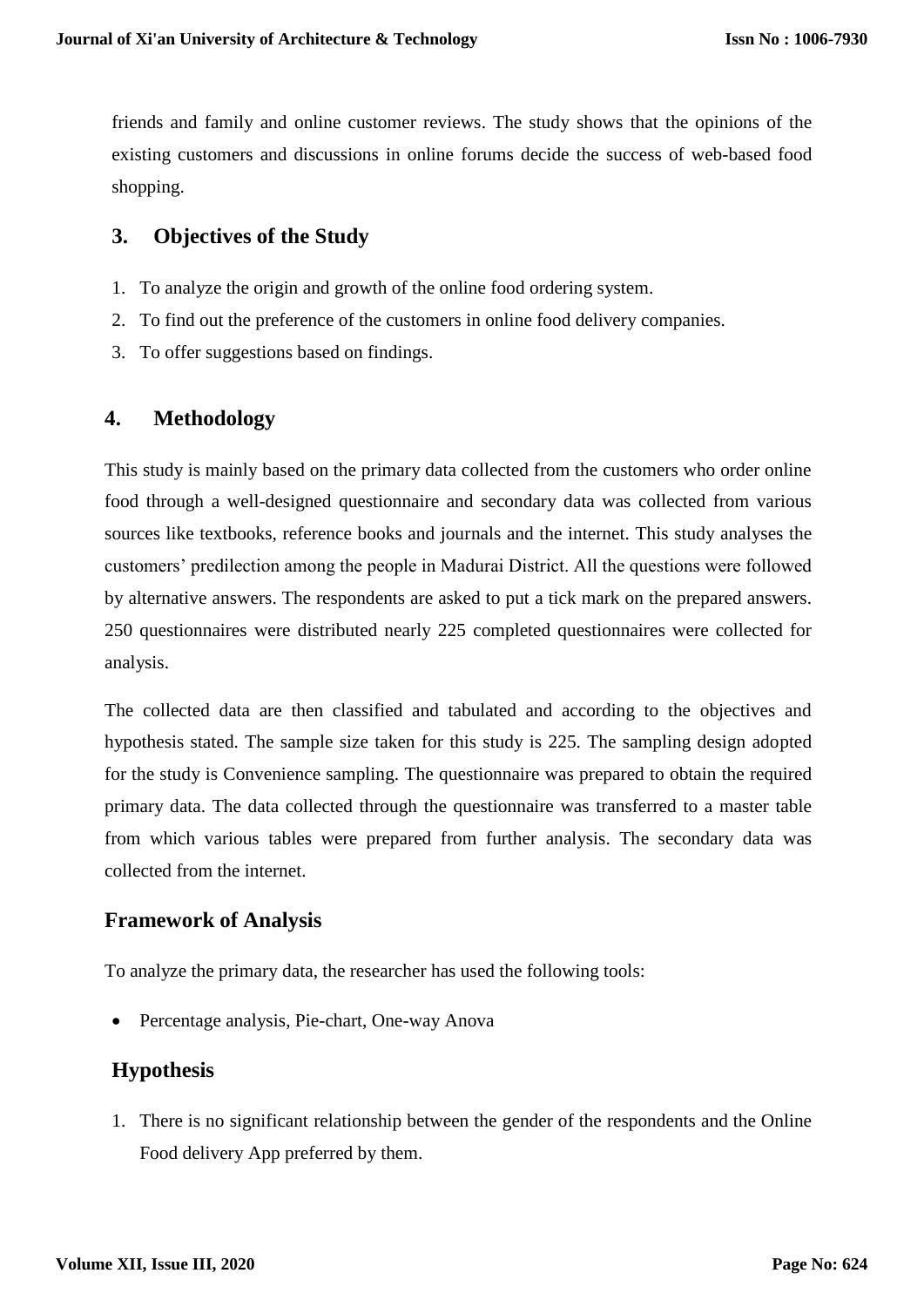2. There is no significant relationship between the income of the respondents and the mode of payment preferred by them.

# **5. Limitations of the Study**

- The study was restricted only to the respondents in Madurai city.
- The sample size is 225; it does not represent the whole population in the city.

# **6. Analysis and Findings**

The Findings of the study are as follows, A maximum of 52% of the respondents prefer Zomato (Fig.1). 40% of the respondents order Lunch and Dinner respectively through online food delivery portals (Fig.2). 60% of the respondents prefer buying Non-Vegetarian food items through the online food ordering system (Fig.3). 50% of the respondents prefer cashon-delivery mode of payment while purchasing through the online food delivery system (Fig.4).

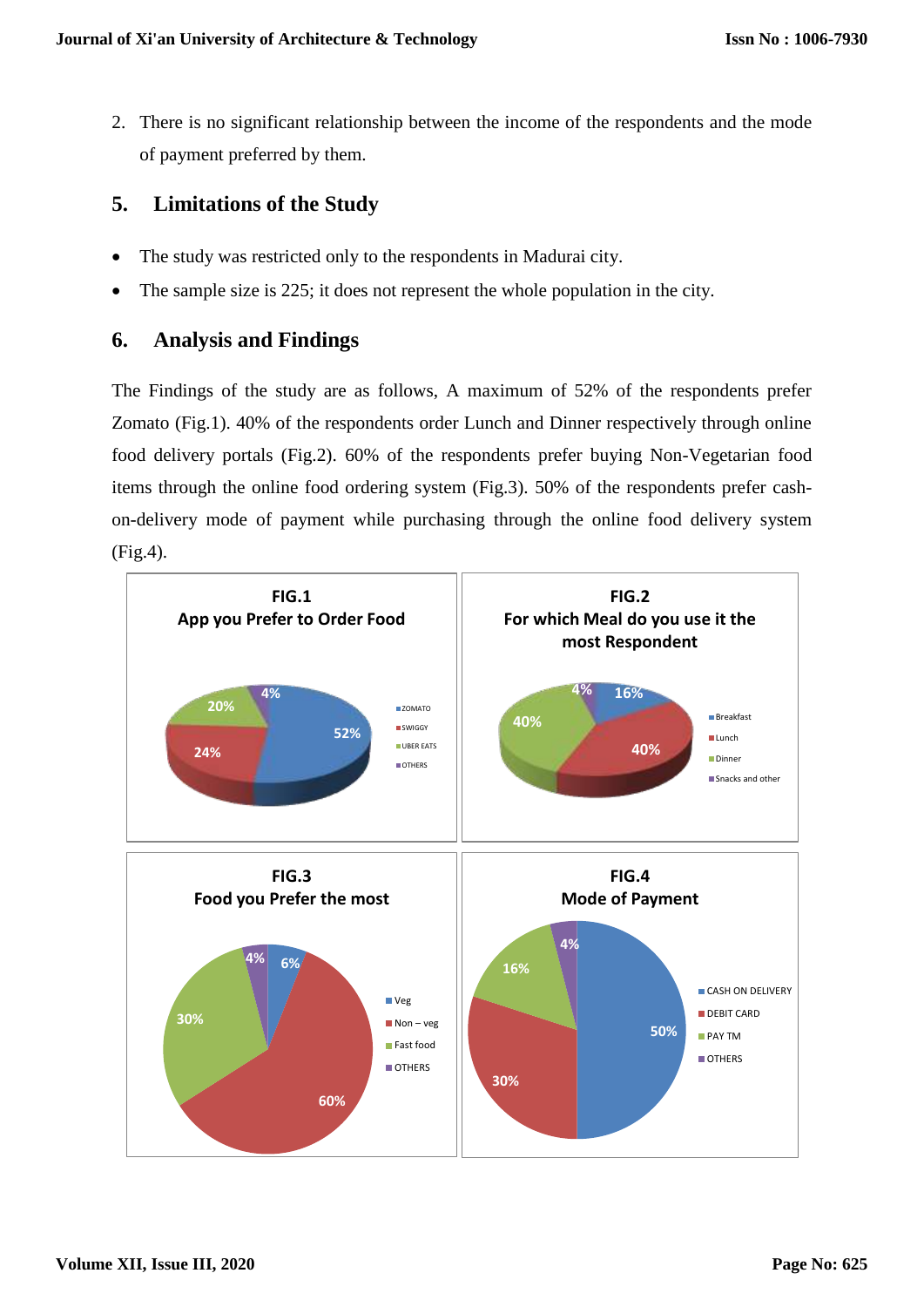Source: Primary Data

#### **The results of the hypotheses are,**

 $\div$  H01: There is no significant relationship between the gender of the respondents and the Online Food delivery App preferred by them.

**Table 01**

| <b>ANOVA</b>                    |                       |     |                    |             |       |
|---------------------------------|-----------------------|-----|--------------------|-------------|-------|
| <b>Gender of the Respondent</b> |                       |     |                    |             |       |
|                                 | <b>Sum of Squares</b> | df  | <b>Mean Square</b> | $\mathbf F$ | Sig.  |
| <b>Between Groups</b>           | 3.28                  | 3   | 1.093              | 6.23        | 0.001 |
| <b>Within Groups</b>            | 38.783                | 221 | 0.175              |             |       |
| Total                           | 42.062                | 224 |                    |             |       |

Source: Primary Data

Interpretation: From table 01 F-value is the ratio between – groups mean square and withingroup mean square. The F-ratio in this example equals 6.230, and its associated p-value (sig.) is reported as 0.01. It indicates the probability of observed value happening by chance. The results show that the difference between means of groups of gender is significant. Thus, we fail to accept the null hypothesis and say that there is a significant relationship between gender of the respondents and the Online Food delivery App preferred by them.

 $\div$  H02: There is no significant relationship between the income of the respondents and the mode of payment preferred by them.

| <b>ANOVA</b>                 |                       |     |                    |             |      |
|------------------------------|-----------------------|-----|--------------------|-------------|------|
| The income of the Respondent |                       |     |                    |             |      |
|                              | <b>Sum of Squares</b> | df  | <b>Mean Square</b> | $\mathbf F$ | Sig. |
| <b>Between Groups</b>        | 2.255                 | 3   | .752               | 2.780       | .042 |
| Within Groups                | 59.745                | 221 | .270               |             |      |
| Total                        | 62.000                | 224 |                    |             |      |

**Table 02**

Source: Primary Data

Interpretation: From table 02 F-value is the ratio between –groups mean square and withingroup mean square. The F-ratio in this example equals 2.780, and its associated p-value (sig.)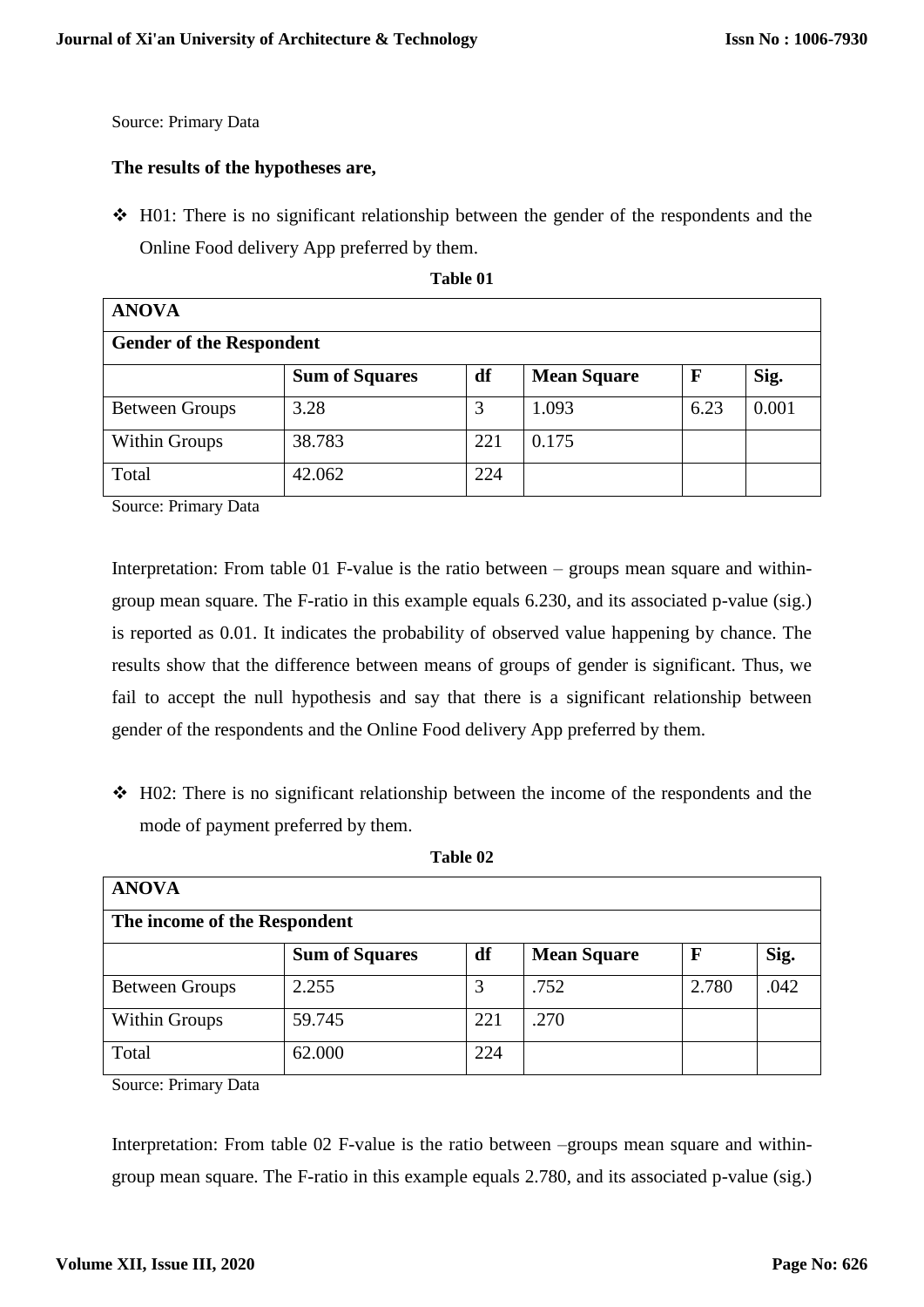is reported as 0.042. It indicates the probability of observed value happening by chance. The results show that the difference between means of groups of income of the respondent is significant. Thus, we fail to accept the null hypothesis and say that there is a significant relationship between the income of the respondents and the mode of payment preferred by them.

| <b>Particulars</b> | <b>Frequency</b> | Percent |
|--------------------|------------------|---------|
| Below 25           | 80               | 35.6    |
| $26 - 30$          | 59               | 26.2    |
| $31 - 35$          | 78               | 34.7    |
| 41 Above           | 8                | 3.6     |
| Total              | 225              | 100.0   |

**Table 03 Age of the Respondents**

Source: Primary Data

Perception is a process of an individual to identify and describe the satisfaction that is the most critical to the selected role. Age plays a vital role in the satisfaction of the online food delivery app. From table 03, 35.6% are of below 25 years and 34.7% are 31-35 years of age group.

#### **Table 04 Marital Status**

| <b>Particulars</b> | <b>Frequency</b> | <b>Percent</b> |
|--------------------|------------------|----------------|
| married            | 87               | 38.7           |
| unmarried          | 138              | 61.3           |
| Total              | 225              | 100            |

Source: Primary Data

Marital Status is a major factor that influences online purchase. Here the unmarried category is more when compared to married. From the above table 04, 61.3% of the respondents are unmarried and 38.7% are married.

| <b>Particulars</b> | <b>Frequency</b> | <b>Percent</b> |
|--------------------|------------------|----------------|
| Male               | 169              | .              |
| Female             | 56               | 24.9           |

#### **Table 05.Gender of the Respondent**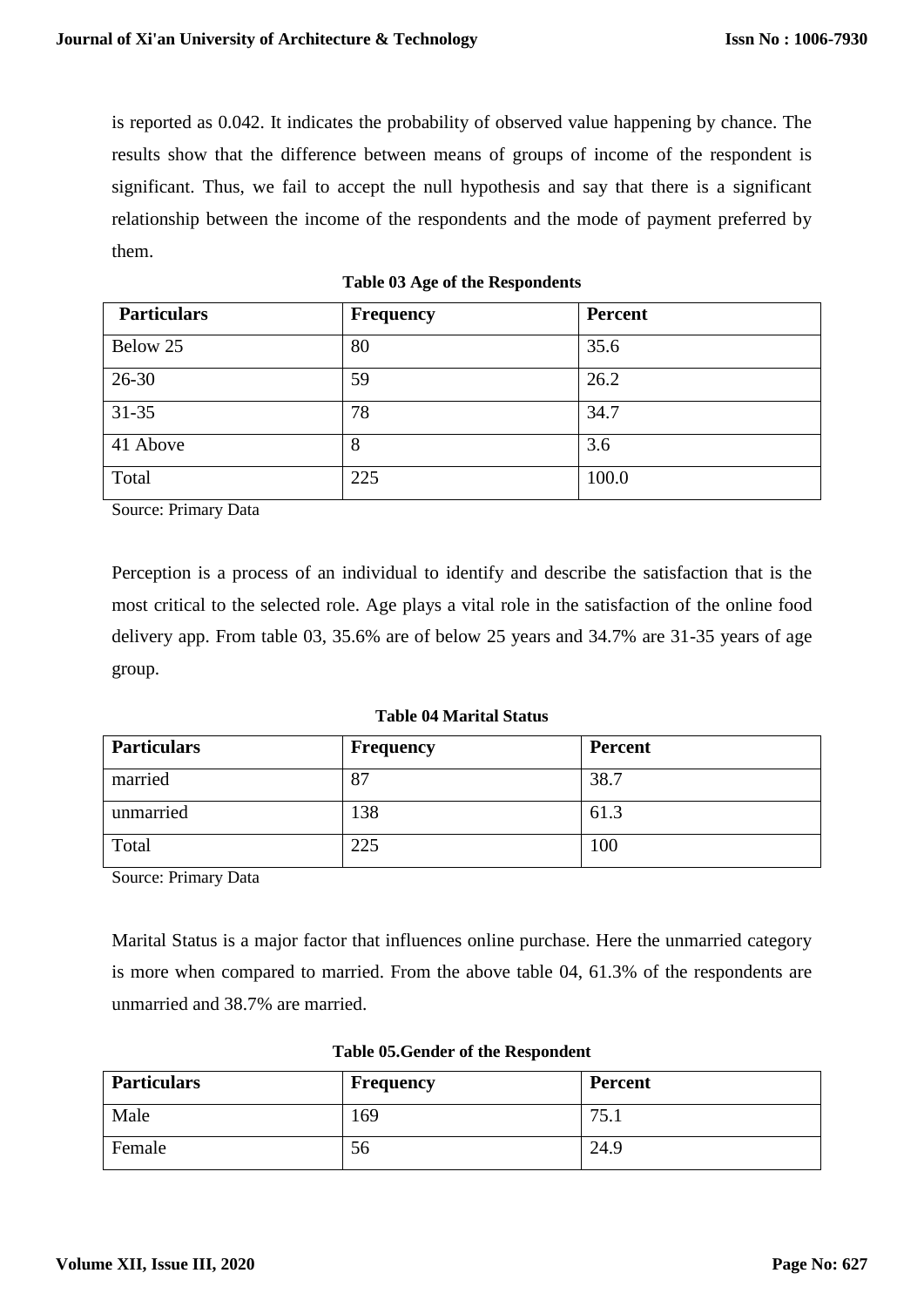| $\mathbf{u}$                           | $\Delta \Delta \tau$ | $\Omega$ |
|----------------------------------------|----------------------|----------|
| Total                                  | رے کے                | 1 V V    |
| $\sim$<br>$\mathbf{r}$ .<br>$\sqrt{ }$ |                      |          |

Source: Primary Data

Gender is a major factor influence the purchase in online delivery. Here the male category is more when compared to females. From the above the 75.1% are male and 24.9% female respondents.

#### **7. Suggestions**

- 1. Since most of the respondents prefer Zomato for ordering their food, the company should view this as a positive signal and maintain the same quality of service in the coming years. The other companies must strive harder to reach a greater position in the market.
- 2. The respondents use the online food ordering system mainly for lunch and dinner. This shows that people are not able to cook and pack their food as most of the women today are working. Companies must consider this and provide many venues to serve the customers.
- 3. The respondents mainly prefer Non-Vegetarian foods while ordering through online food delivery companies. This shows that customers prefer having Non-Vegetarian food items more than other foods. The companies must focus on this and provide them with foods from a huge variety of cuisines. This will probably enhance the companies in increasing their market share.
- 4. A maximum of the respondents prefers Cash on delivery mode of payment because customers are aware of the security hazards prevailing in the online payment system. In order to reduce such security issues, companies must take safety measures and provide safer payment platforms.

## **8. Conclusion**

Hence, the online food delivery industry has not only secured its advantages and convenience to consumers but has also rejuvenated the income generation ability for businesses. The online aggregators have given a large consumer stand to restaurants over and above the already existing dine-out facility. These hotels have a new supply of business through online portals with an input of approximately 35% for the overall business. Thus, keeping in view the benefits offered to restaurants, there is a high degree of likelihood that new and more restaurants would be forced to join with the online delivery companies. This paper highlights